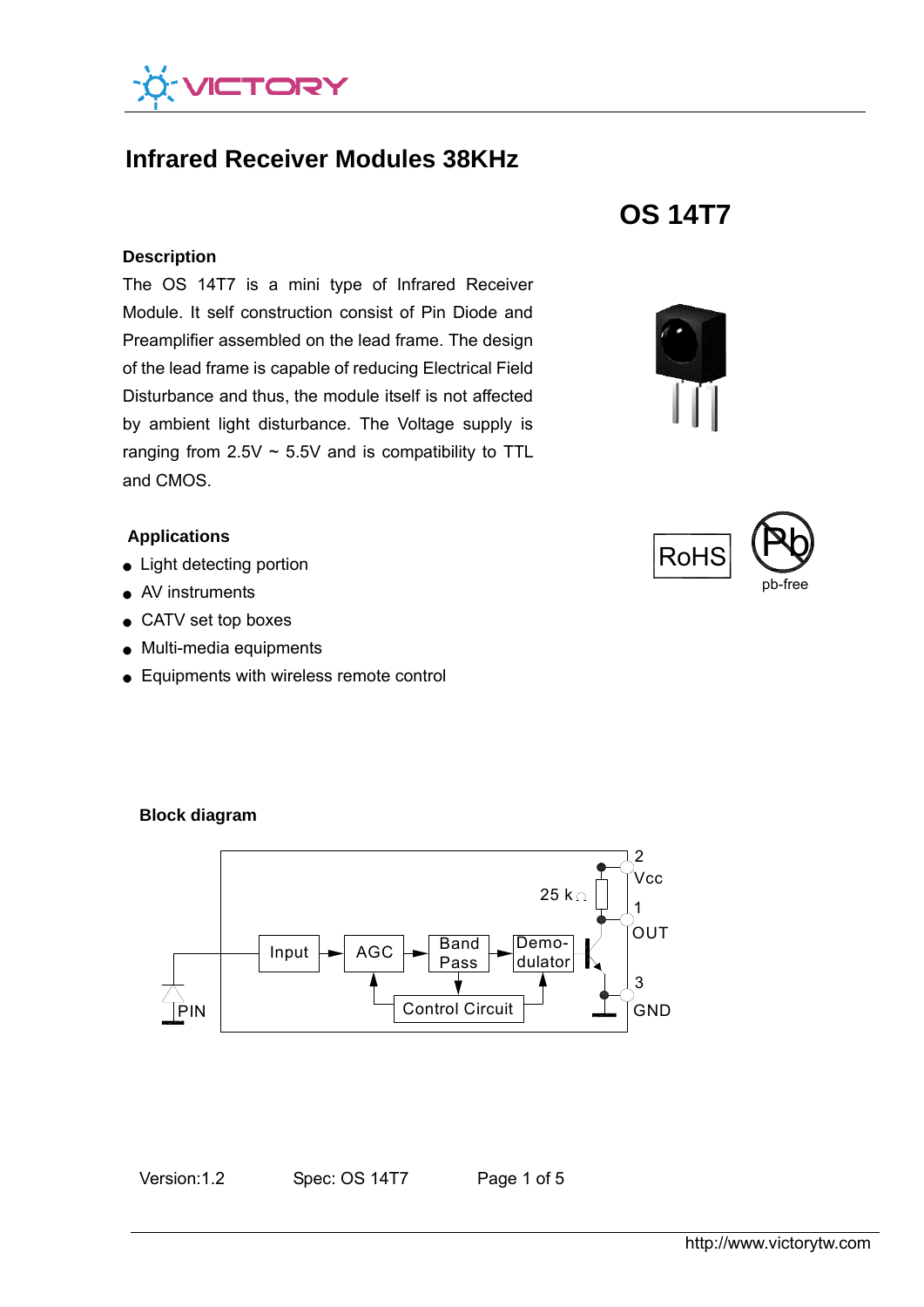

## **Application Circuit**



#### **Transmitter Wave Form**



#### **D.U.T out put Pulse**



Version:1.2 Spec: OS 14T7 Page 2 of 5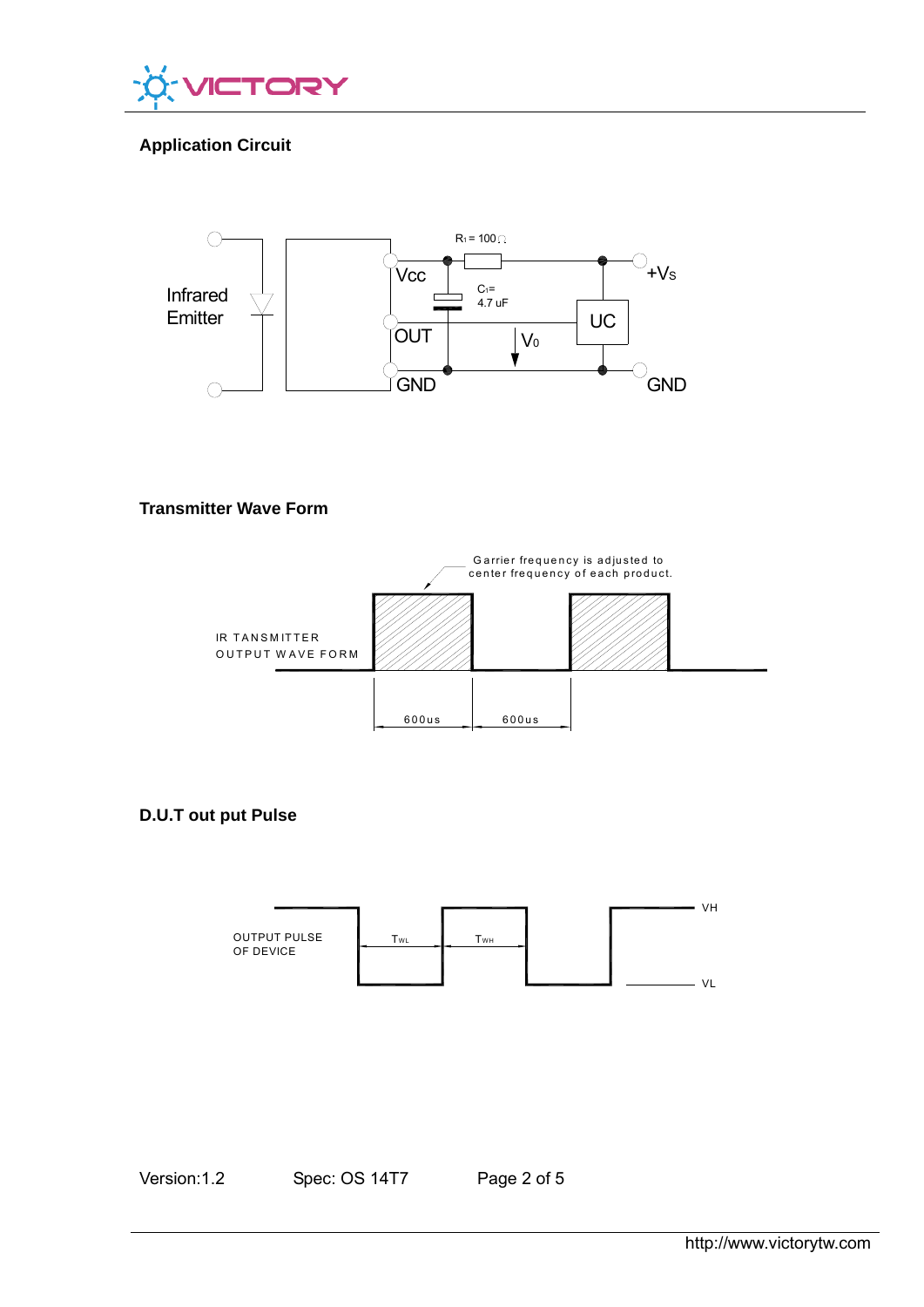

## **Package Dimension**

unit: mm



#### **Notes:**

- 1. All dimensions are millimeters.
- 2. Tolerance is  $\pm$  0.2mm unless otherwise specified.
- 3. Specifications are subject to change without notice.

Version:1.2 Spec: OS 14T7 Page 3 of 5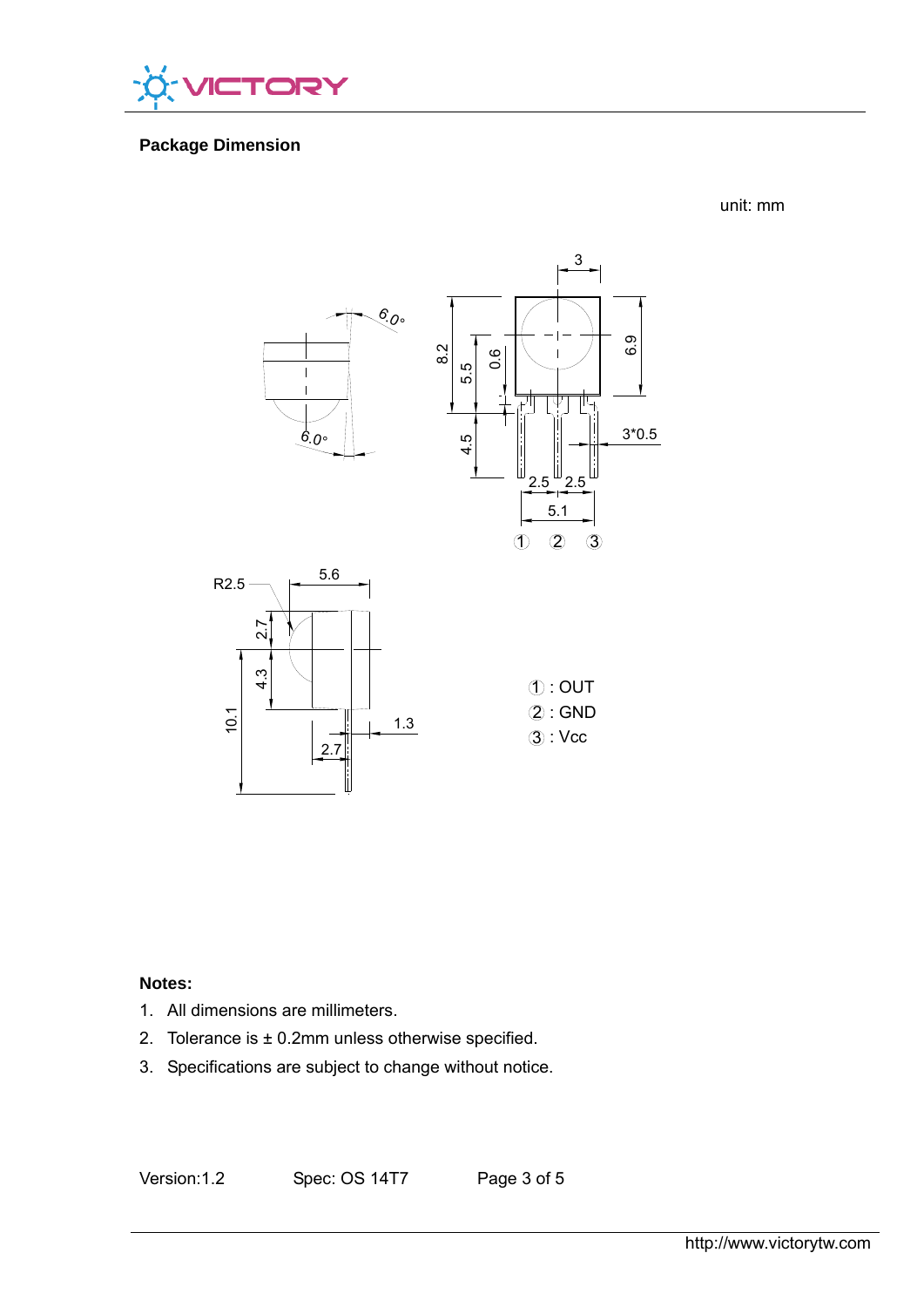

## **Absolute Maximum Ratings (Ta=25**℃**)**

| <b>Parameter</b>             | <b>Symbol</b> | Rating      | Unit     |
|------------------------------|---------------|-------------|----------|
| <b>Supply Voltage</b>        | Vcc           | $2.5 - 5.5$ |          |
| <b>Soldering Temperature</b> | Tsol          | 260         | $\gamma$ |
| Storage Temperature          | Tstg          | -40 - +85   | ∽        |
| <b>Operating Temperature</b> | Topr          | $-25 - +85$ | $\gamma$ |

Note: Please take note the Absolute Maximum Rating values. Any operation beyond the specified ratings in this table will result degradation of life-span and may cause product to fail.

| <b>Parameter</b>              | <b>Symbol</b>     | Min. | Typ. | Max. | <b>Unit</b> |
|-------------------------------|-------------------|------|------|------|-------------|
| Supply Voltage                | Vcc               | 2.7  | 3.0  | 5.0  | V           |
| Consumption Current           | Icc               |      | 1.3  | 2.0  | mA          |
| <b>B.P.F Center Frequency</b> | Fo                |      | 38   |      | <b>KHz</b>  |
| Peak Wavelength               | $\lambda_{\rm p}$ |      | 940  |      | nm          |
| <b>Reception Distance</b>     | $L_0$             | 12   |      |      | m           |
|                               | $L_{45}$          | 6    |      |      |             |
| Half Angle (Horizontal)       | $\Theta_h$        |      | 45   |      | deg         |
| Half Angle (Vertical)         | $\Theta_{v}$      |      | 45   |      | deg         |
| High Pulse Width              | $T_{\rm H}$       | 400  |      | 800  | μs          |
| Low Pulse Width               | $T_{L}$           | 400  |      | 800  | μs          |
| High Output Voltage           | $V_{H}$           | 2.7  |      |      | V           |
| Low Output Voltage            | $V_L$             |      | 0.2  | 0.5  | $\vee$      |

## **Electro-Optical Characteristics (Ta=25**℃**)**